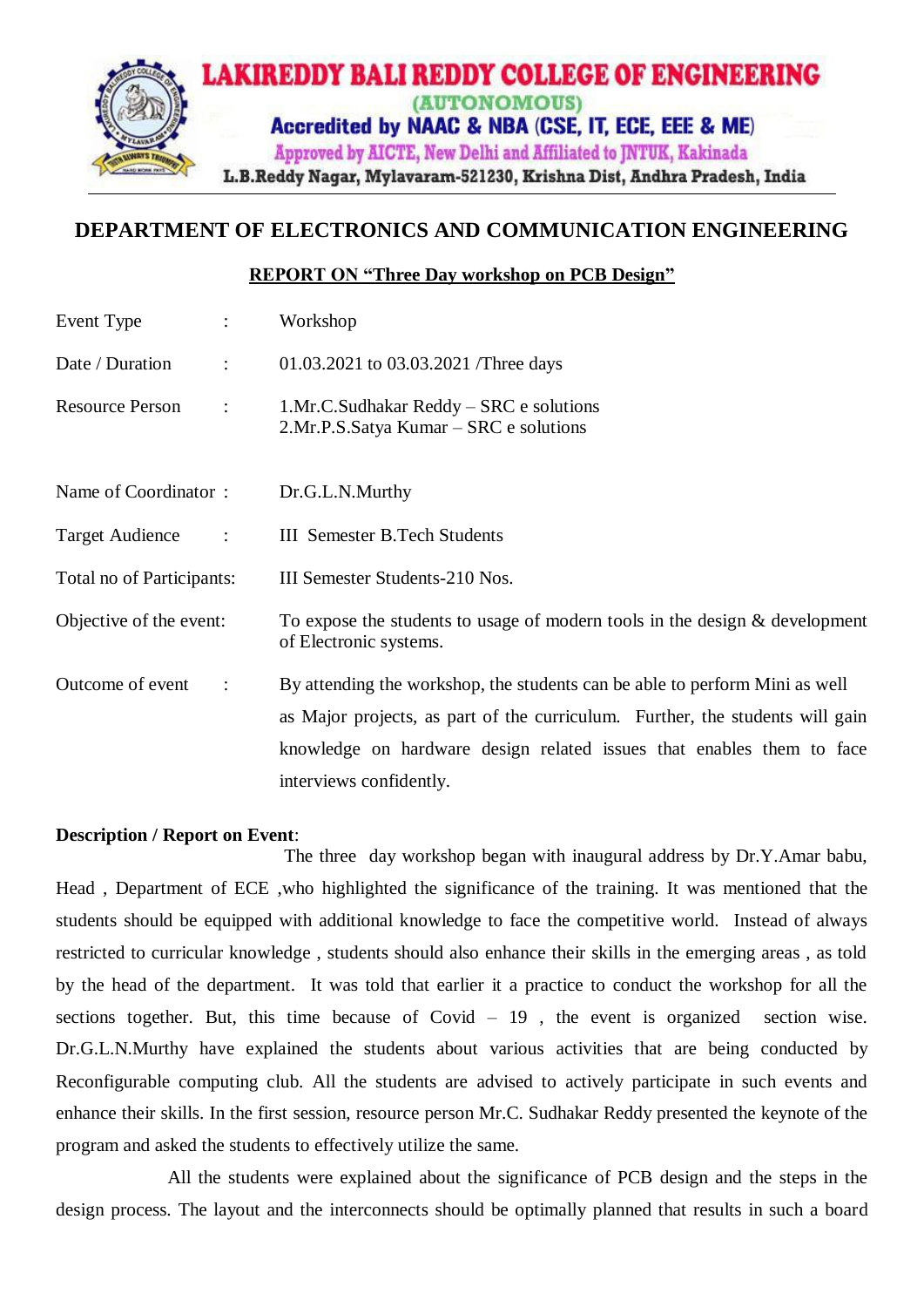where there exist no problems in near future. A printed circuit board (PCB) mechanically supports and electrically connects electronic components or electrical components using conductive tracks, pads and other features etched from one or more sheet layers of copper laminated onto and/or between sheet layers of a nonconductive substrate. Components are generally soldered onto the PCB to both electrically connect and mechanically fasten them to it. Printed circuit boards are used in all but the simplest electronic products. They are also used in some electrical products, such as passive switch boxes.

In session two, all the students were taken to Systems and Signal processing laboratory for simulating the PCB design process. All the students have practiced proteus software that is used for electronic circuit simulation. The Proteus Design Suite is a proprietary software tool suite used primarily for [electronic design automation.](https://en.wikipedia.org/wiki/Electronic_design_automation) The software is used mainly by electronic [design engineers](https://en.wikipedia.org/wiki/Design_engineer) and technicians to create [schematics](https://en.wikipedia.org/wiki/Schematic) and electronic prints for manufacturing [printed circuit boards](https://en.wikipedia.org/wiki/Printed_circuit_board)

In the last session students have been taken to ECE seminar hall for prototyping of circuits they have simulated. All the students grouped in batch of two, have exposed to hands on practice on various steps in the circuit preparation. Mr.P.S.Satya Kumar from SRC e solutions have assisted the resource person during simulation and practice sessions.On each day same schedule is followed.

#### **Feedback / Suggestions :**

- 1. Practical session time should be more
- 2. More number of circuits should be practiced
- 3. Simple circuit has been introduced and practiced
- 4. Individual designs might have been practiced instead of one common design.
- 5. Insufficient time
- 6. The design circuit given is common to all. Indeed, it might have been different.
- 7. Explanation should be more clear and practical oriented.

#### **Comments on feedback:**

- 1. The event is conducted during Covid-19 pandemic situation. Due to which each section is given one day only. If two days are given , other academic activities like completion of syllabus and conducting of internal lab exams will be affected. However, when such events are organized next time, duration will be increased.
- 2. As this event has been conducted for the first time for second year students, only basic circuits have been practiced to reduce the time duration.
- 3. Next time onwards , the duration for theory session will be optimally reduced to emphasize more on hands on session.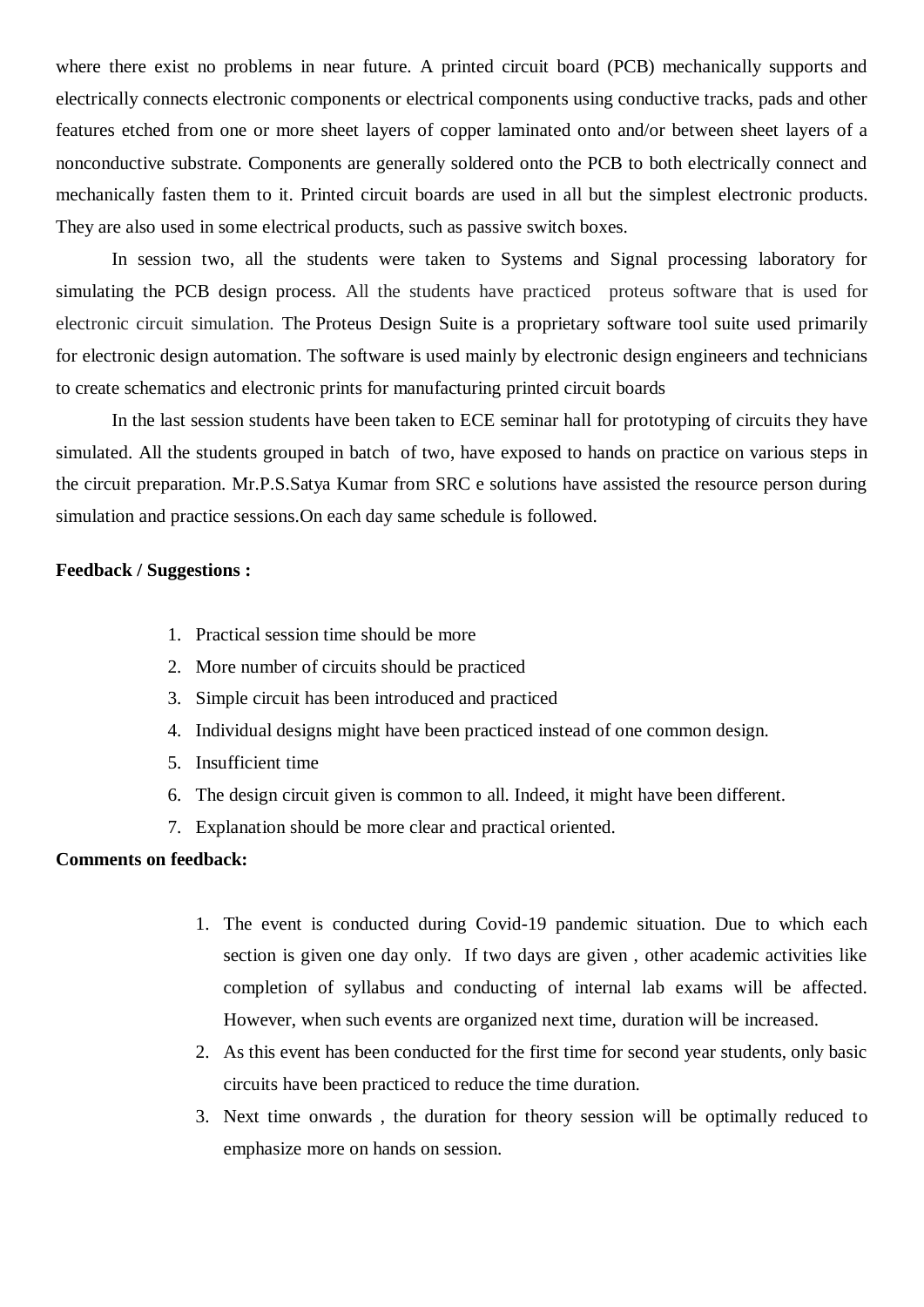## **Photographs** :



Hands on sessions in ECE seminar Hall